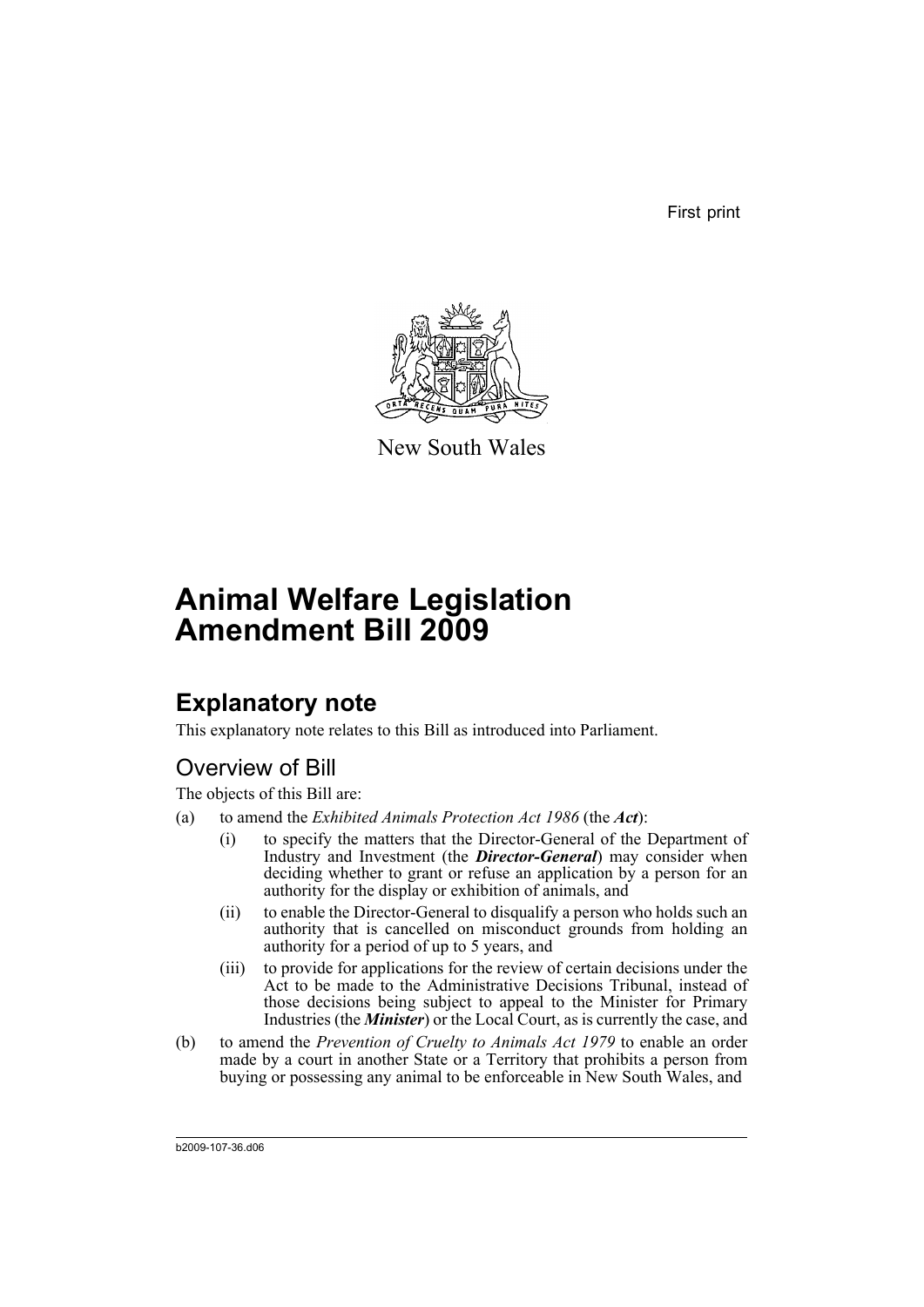Explanatory note

(c) to amend the *Apiaries Act 1985* to enable the regulations to exempt a person or class of persons from the requirement to be registered as a beekeeper.

## Outline of provisions

**Clause 1** sets out the name (also called the short title) of the proposed Act.

**Clause 2** provides for the commencement of the proposed Act on the date of assent to the proposed Act.

## **Schedule 1 Amendment of Exhibited Animals Protection Act 1986 No 123**

**Schedule 1 [1]** specifies the matters the Director-General may consider in considering whether to grant or refuse an application for a licence, approval or permit (an *authority*). In addition, the Director-General must refuse to grant an application to a person who is disqualified from holding an authority or to a corporation if any officer of that corporation is disqualified. **Schedule 1 [3]** defines an *officer* of a corporation to mean a director of the corporation or a person who is otherwise concerned in its management.

**Schedule 1 [4]** enables the Director-General, by order in writing served on a person, to disqualify the person from holding an authority for up to 5 years, if the person's authority is cancelled on misconduct grounds. If the person who is disqualified is a corporation, any person who was an officer of the corporation at the time the authority was cancelled may also be disqualified.

**Schedule 1 [5]** replaces the provisions that enable a person who is aggrieved by certain decisions made by the Director-General in relation to authorities to appeal to the Minister or the Local Court. Under the amendment, a person aggrieved by such a decision (and by a decision that results in a person being disqualified from holding an authority) will instead be able to apply to the Administrative Decisions Tribunal for a review of the decision. **Schedule 1 [2]** is a consequential amendment.

**Schedule 1 [7]** provides that the amendment in Schedule 1 [5] applies only to decisions made on or after the amendment and enables savings and transitional regulations to be made as a consequence of the enactment of the proposed Act. **Schedule 1 [6]** is a consequential amendment.

## **Schedule 2 Amendment of Prevention of Cruelty to Animals Act 1979 No 200**

**Schedule 2** enables the Minister to recognise, by order in writing, an order made by a court in another State or a Territory prohibiting a person from purchasing or acquiring, or taking possession or custody of, any animal. If a person who is served with notice of the Minister's decision to recognise the interstate order fails to comply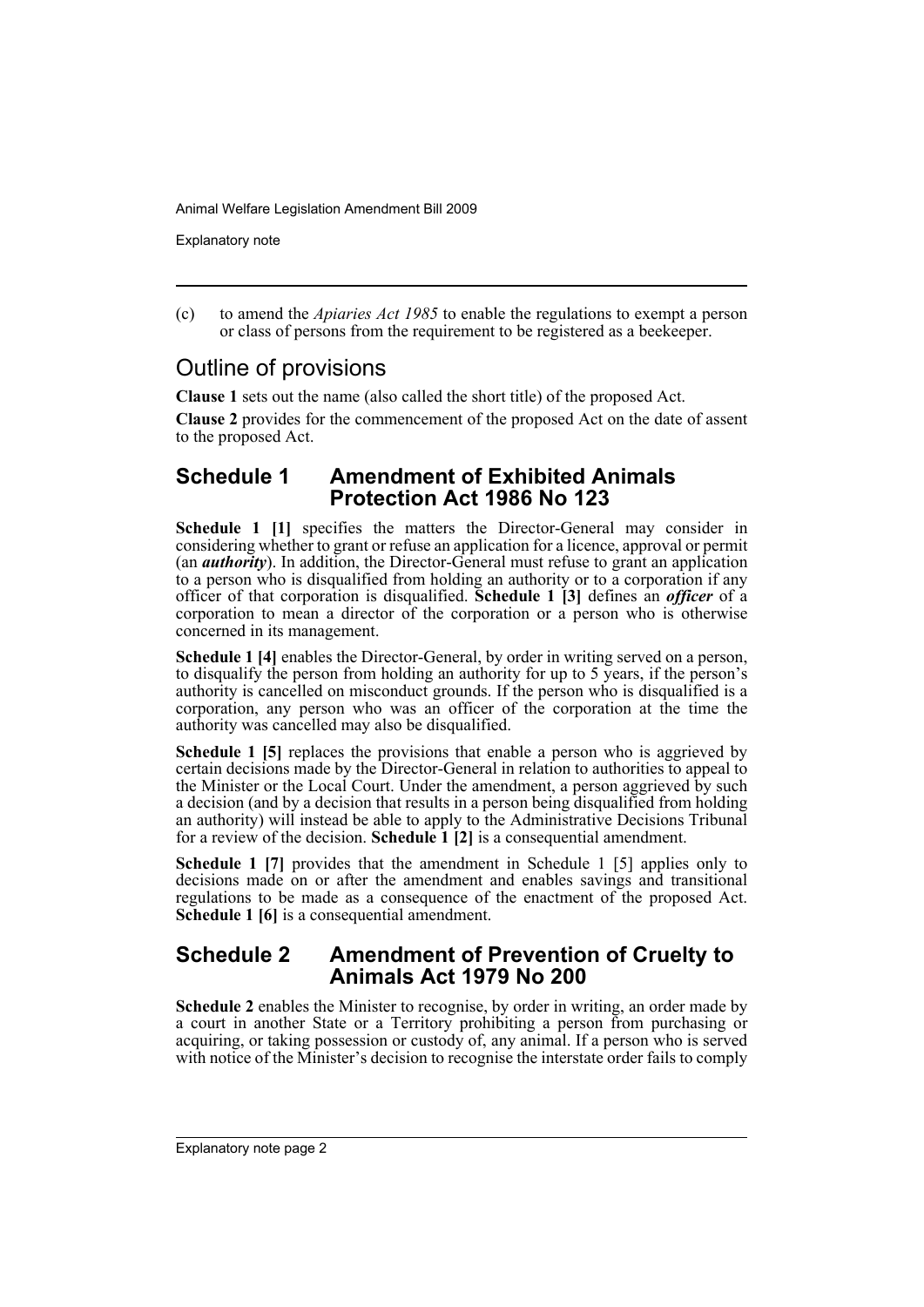Explanatory note

with the order in NSW, the person will be guilty of the same offence as a person who fails to comply with a NSW order (maximum penalty: 25 penalty units, currently \$2,750).

## **Schedule 3 Amendment of Apiaries Act 1985 No 16**

**Schedule 3 [1]** enables the regulations to exempt a person or class of persons from the requirement to be registered as a beekeeper. **Schedule 3 [2]** is a related amendment.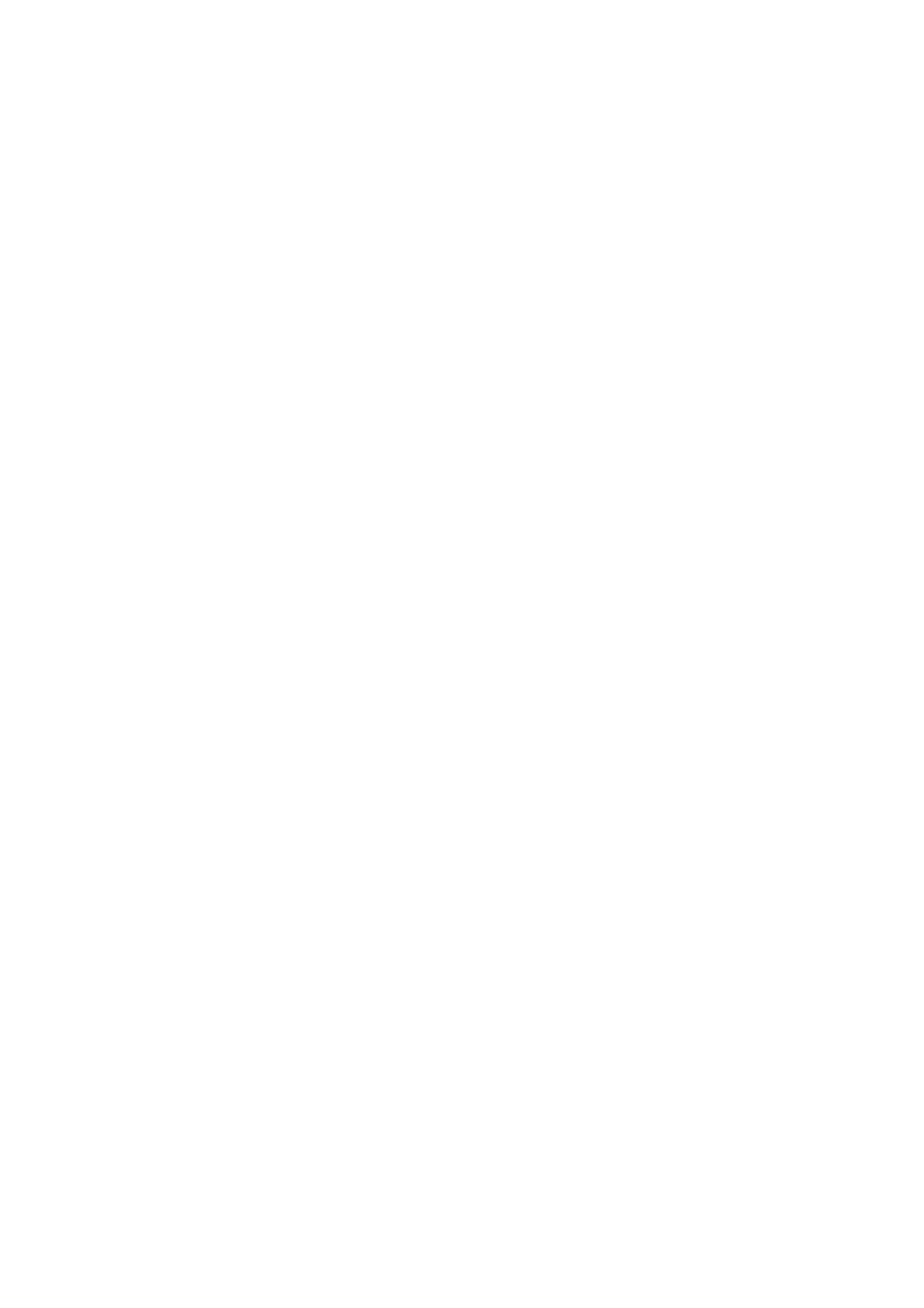First print



New South Wales

# **Animal Welfare Legislation Amendment Bill 2009**

# **Contents**

|            |                                                                  | Page |
|------------|------------------------------------------------------------------|------|
|            | Name of Act                                                      | 2    |
|            | Commencement                                                     | 2    |
| Schedule 1 | Amendment of Exhibited Animals Protection Act 1986<br>No 123     | 3    |
| Schedule 2 | Amendment of Prevention of Cruelty to Animals Act 1979<br>No 200 |      |
| Schedule 3 | Amendment of Apiaries Act 1985 No 16                             | 8    |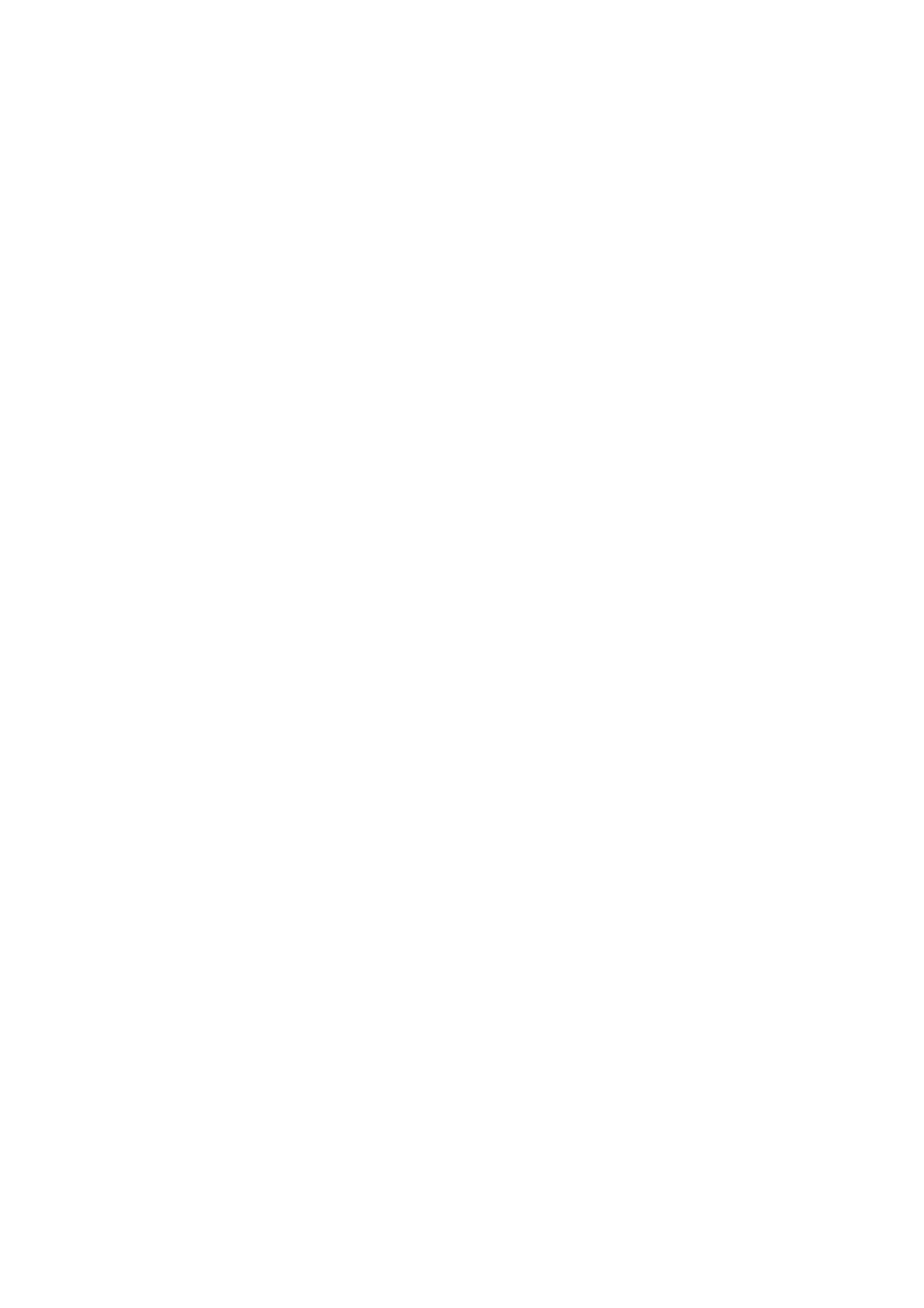

New South Wales

# **Animal Welfare Legislation Amendment Bill 2009**

No , 2009

## **A Bill for**

An Act to amend certain Acts with respect to the keeping, protection and welfare of animals.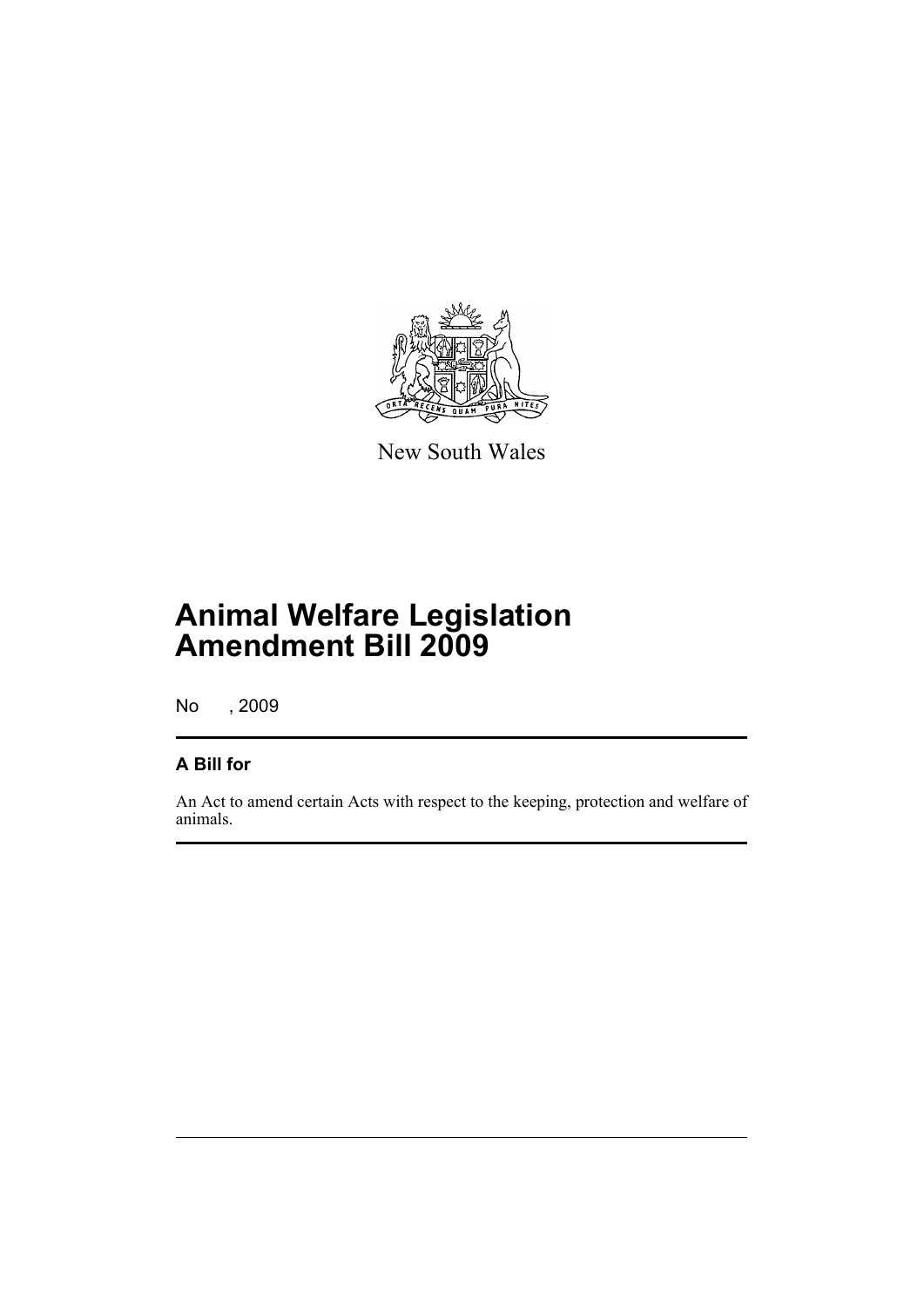<span id="page-7-1"></span><span id="page-7-0"></span>

| The Legislature of New South Wales enacts: |                                                                |                |
|--------------------------------------------|----------------------------------------------------------------|----------------|
|                                            | Name of Act                                                    | $\mathcal{P}$  |
|                                            | This Act is the Animal Welfare Legislation Amendment Act 2009. | 3              |
|                                            | <b>Commencement</b>                                            | $\overline{a}$ |
|                                            | This Act commences on the date of assent to this Act.          | 5              |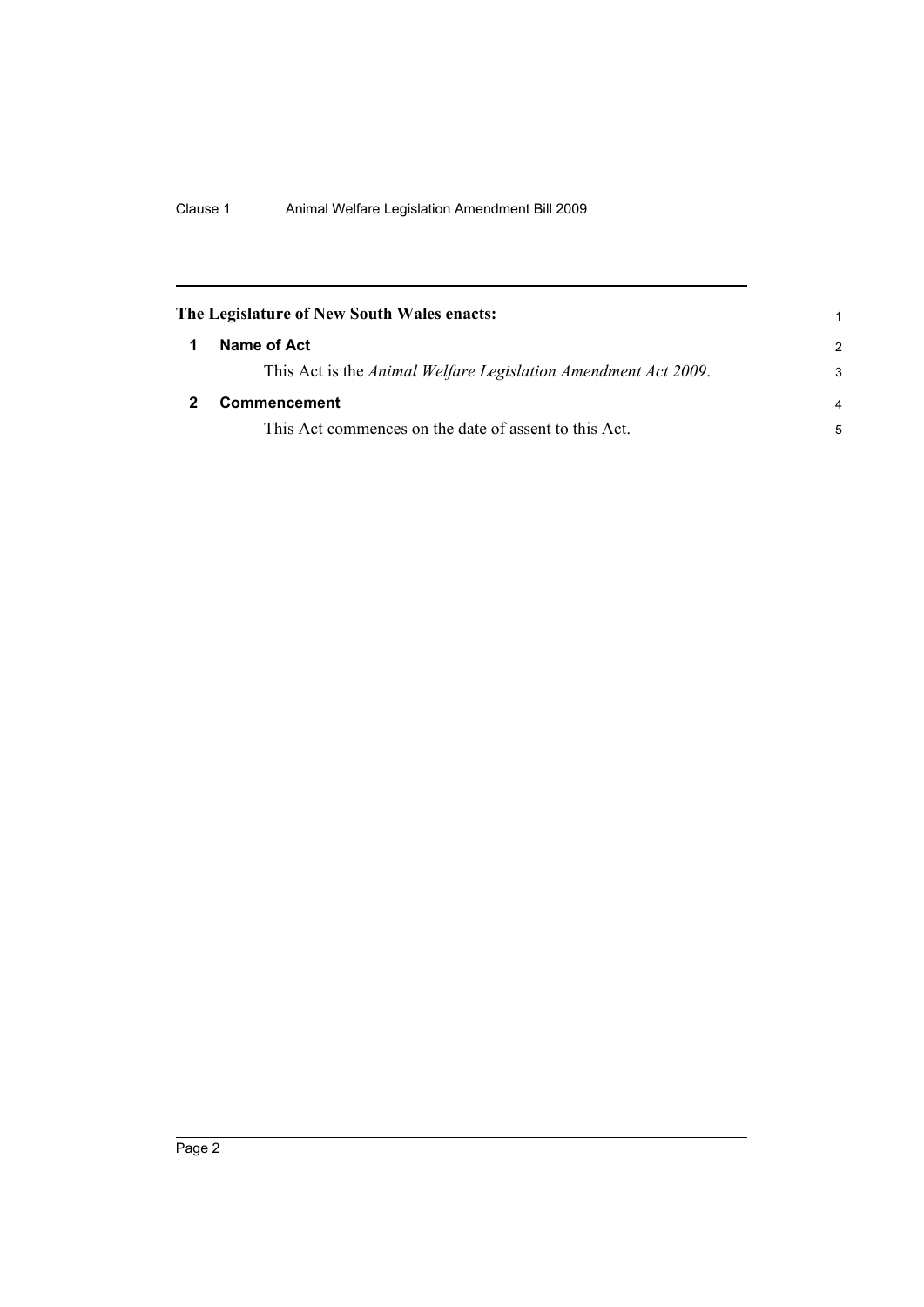Amendment of Exhibited Animals Protection Act 1986 No 123 Schedule 1

1  $\mathfrak{p}$ 

### <span id="page-8-0"></span>**Schedule 1 Amendment of Exhibited Animals Protection Act 1986 No 123**

#### **[1] Section 27 Applications**

Insert after section 27 (3):

| (3A) | In considering whether to grant or refuse the application, the |
|------|----------------------------------------------------------------|
|      | Director-General may consider the following:                   |

- (a) whether the applicant has been convicted or found guilty of an offence under this Act, the *Prevention of Cruelty to Animals Act 1979*, the *Animal Research Act 1985*, the *National Parks and Wildlife Act 1974*, an instrument made under this Act or any of those Acts or any law of another State, a Territory or the Commonwealth relating to the keeping or protection of animals,
- (b) whether the applicant has previously failed to comply with any term or condition of an authority held by the applicant,
- (c) whether the applicant has previously held an authority that has been suspended or cancelled by the Director-General,
- (d) the capacity of the applicant to comply with this Act and any prescribed standards,
- (e) the capacity of the applicant to care for the animals,
- (f) whether the applicant has made a statement or furnished information in connection with the application that was, in the opinion of the Director-General, false or misleading in a material particular,
- (g) whether the applicant is a fit and proper person to hold the authority.
- (3B) The Director-General must refuse to grant an application for the issue of an authority to a person if:
	- (a) the person is disqualified from holding an authority under this Act, or
	- (b) the person is a corporation and any officer of the corporation is disqualified from holding an authority under this Act.

#### **[2] Section 27 (4)**

Omit "appeal". Insert instead "review".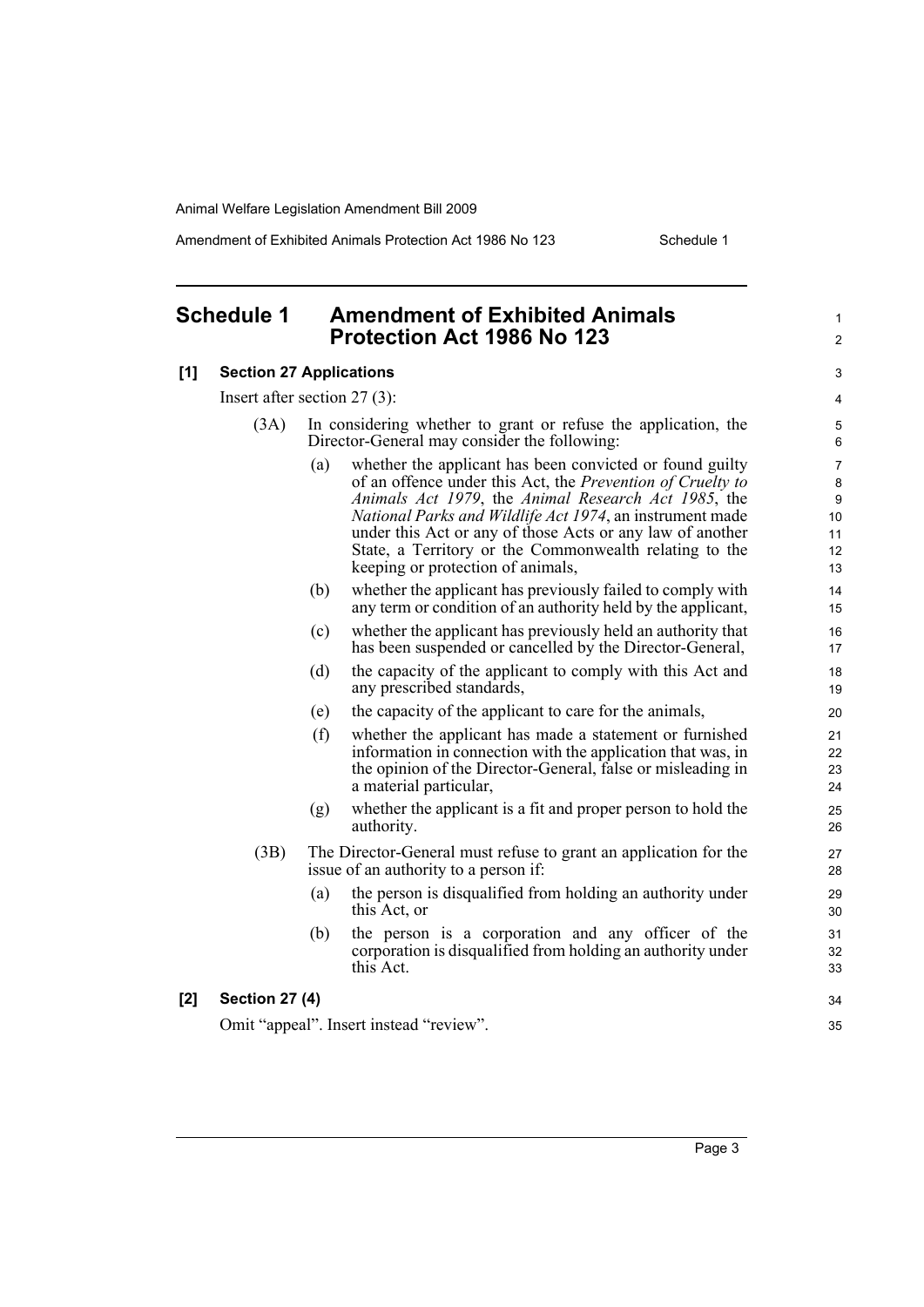Schedule 1 Amendment of Exhibited Animals Protection Act 1986 No 123

#### **[3] Section 27 (7)**

Insert after section 27 (6):

In this section, an *officer* of a corporation means a director of the corporation or a person who is otherwise concerned in its management.

#### **[4] Section 30A**

Insert after section 30:

#### **30A Disqualification**

- (1) The Director-General may, by order in writing served on a person, declare the person to be disqualified from holding an authority.
- (2) A declaration may be made in respect of a person only if the person holds an authority that is cancelled by the Director-General on misconduct grounds.
- (3) A person who is declared to be disqualified from holding an authority is disqualified from holding an authority under this Act during the disqualification period specified in the order.
- (4) If the person who is the subject of the declaration is a corporation, any person who was an officer of the corporation at the time that the authority was cancelled on misconduct grounds is taken, unless the declaration otherwise provides, to also be disqualified from holding an authority under this Act during the disqualification period specified in the order.
- (5) An order may specify a separate disqualification period for officers of the corporation or for particular officers of the corporation, or may provide that no disqualification period applies to officers of the corporation or to particular officers of the corporation.
- (6) It is not necessary for the order to name individual officers of a corporation.
- (7) A disqualification period specified in an order must not exceed 5 years from the date on which the relevant authority is cancelled on misconduct grounds.
- (8) For the purposes of this section, an authority is cancelled on *misconduct grounds* if it is cancelled for any reason other than because it was issued in error or because the holder of the authority requested the cancellation.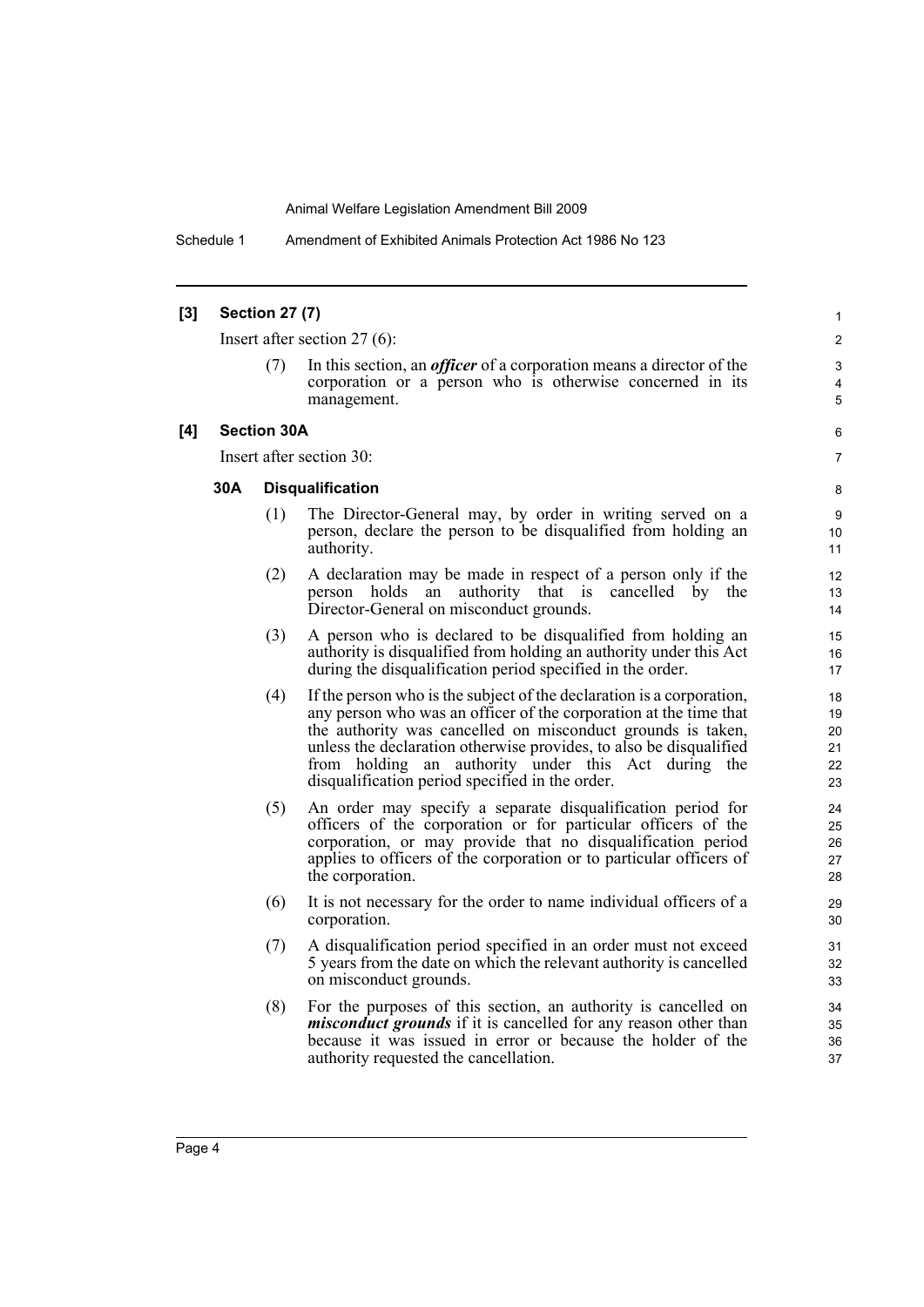Amendment of Exhibited Animals Protection Act 1986 No 123 Schedule 1

|     |                                    | (9)               |         | In this section, an <i>officer</i> of a corporation means a director of the<br>corporation or a person who is otherwise concerned in its<br>management.                                                                                                                                                                                                                                                                                                                    | 1<br>$\overline{2}$<br>3 |  |  |
|-----|------------------------------------|-------------------|---------|----------------------------------------------------------------------------------------------------------------------------------------------------------------------------------------------------------------------------------------------------------------------------------------------------------------------------------------------------------------------------------------------------------------------------------------------------------------------------|--------------------------|--|--|
| [5] | Part 3, Division 5                 |                   |         |                                                                                                                                                                                                                                                                                                                                                                                                                                                                            |                          |  |  |
|     | Omit the Division. Insert instead: |                   |         |                                                                                                                                                                                                                                                                                                                                                                                                                                                                            |                          |  |  |
|     |                                    | <b>Division 5</b> |         | <b>Reviews by Administrative Decisions</b><br><b>Tribunal</b>                                                                                                                                                                                                                                                                                                                                                                                                              | 6<br>7                   |  |  |
|     | 32                                 |                   |         | Applications for review by Administrative Decisions Tribunal                                                                                                                                                                                                                                                                                                                                                                                                               | 8                        |  |  |
|     |                                    | (1)               |         | A person may apply to the Administrative Decisions Tribunal for<br>a review of any of the following decisions:                                                                                                                                                                                                                                                                                                                                                             | 9<br>10                  |  |  |
|     |                                    |                   | (a)     | a decision to refuse an application by the person for the<br>issue, renewal, variation or transfer of an authority,                                                                                                                                                                                                                                                                                                                                                        | 11<br>12                 |  |  |
|     |                                    |                   | (b)     | a decision to suspend or cancel an authority held by the<br>person,                                                                                                                                                                                                                                                                                                                                                                                                        | 13<br>14                 |  |  |
|     |                                    |                   | (c)     | a decision to impose a term or condition on an authority<br>held by the person or vary any such term or condition<br>(other than a term or condition prescribed by the<br>regulations),                                                                                                                                                                                                                                                                                    | 15<br>16<br>17<br>18     |  |  |
|     |                                    |                   | (d)     | a decision that results in the person being disqualified from<br>holding an authority under this Act.                                                                                                                                                                                                                                                                                                                                                                      | 19<br>20                 |  |  |
|     |                                    | (2)               | 1997.   | If an application for a review of a decision is made to the Tribunal<br>under this section, the cancellation or expiry of the authority, the<br>imposition or variation of the term or condition or the<br>disqualification of the person (as the case may be) is stayed by<br>lodgment of the application, pending its outcome. This<br>subsection has effect despite the provisions of Division 2 of<br>Part 3 of Chapter 5 of the Administrative Decisions Tribunal Act |                          |  |  |
|     |                                    | (3)               | permit. | In this section, <i>authority</i> means a licence, an approval or a                                                                                                                                                                                                                                                                                                                                                                                                        | 29<br>30                 |  |  |
| [6] |                                    |                   |         | <b>Section 55 Savings and transitional provisions</b>                                                                                                                                                                                                                                                                                                                                                                                                                      | 31                       |  |  |
|     |                                    | Omit the section. |         |                                                                                                                                                                                                                                                                                                                                                                                                                                                                            | 32                       |  |  |
|     |                                    |                   |         |                                                                                                                                                                                                                                                                                                                                                                                                                                                                            |                          |  |  |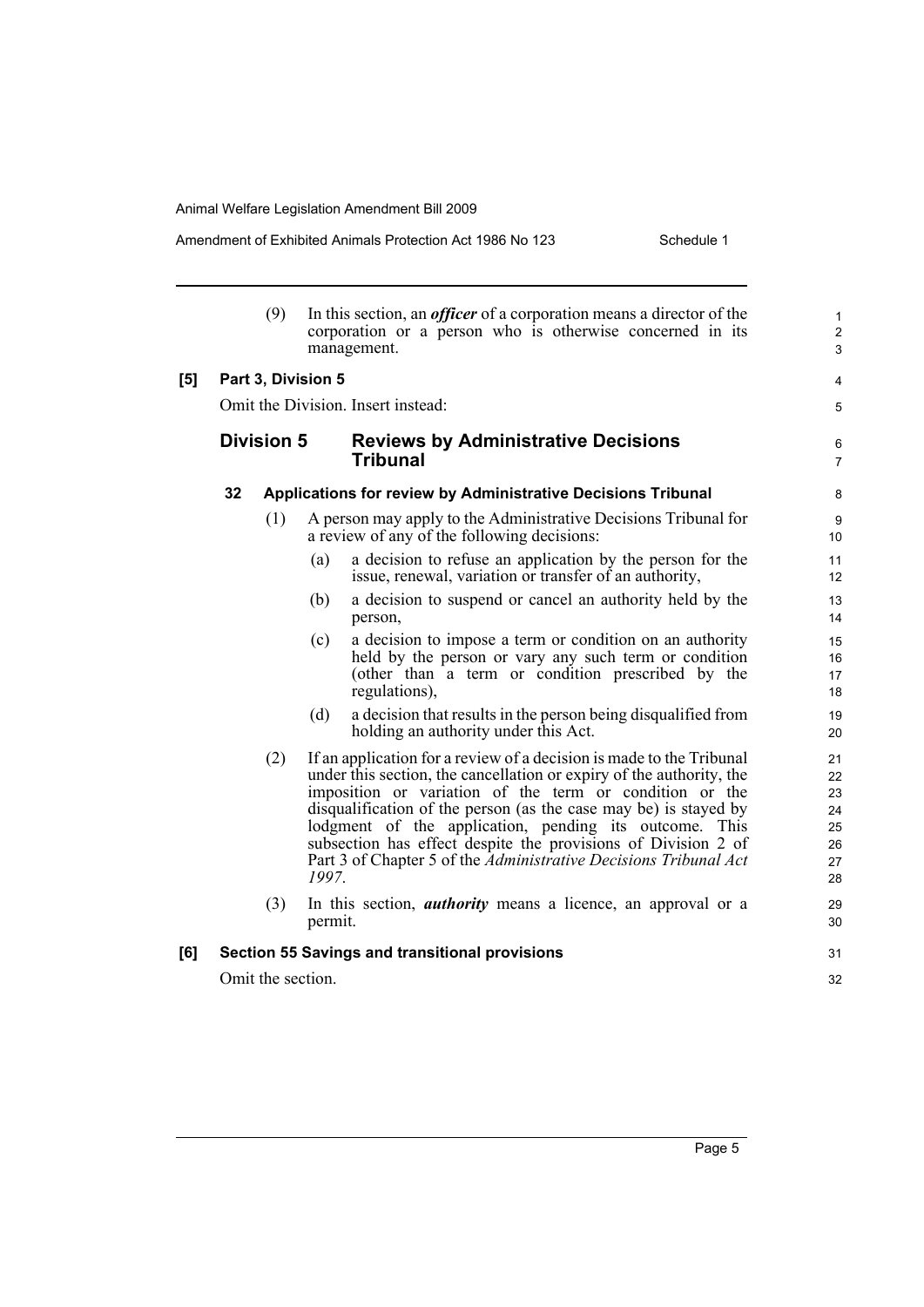Schedule 1 Amendment of Exhibited Animals Protection Act 1986 No 123

#### **[7] Schedule 5**

Omit the Schedule. Insert instead:

## **Schedule 5 Savings, transitional and other provisions**

## **Part 1 Preliminary**

#### **1 Regulations**

(1) The regulations may contain provisions of a savings or transitional nature consequent on the enactment of the following Acts:

1  $\mathfrak{p}$ 

3 4

5

22 23 24

*Animal Welfare Legislation Amendment Act 2009*

- (2) Any such provision may, if the regulations so provide, take effect from the date of assent to the Act concerned or a later date.
- (3) To the extent to which any such provision takes effect from a date that is earlier than the date of its publication on the NSW legislation website, the provision does not operate so as:
	- (a) to affect, in a manner prejudicial to any person (other than the State or an authority of the State), the rights of that person existing before the date of its publication, or
	- (b) to impose liabilities on any person (other than the State or an authority of the State) in respect of anything done or omitted to be done before the date of its publication.

### **Part 2 Provision consequent on enactment of Animal Welfare Legislation Amendment Act 2009**

#### **2 Appeals and reviews**

Division 5 of Part 3, as substituted by the *Animal Welfare Legislation Amendment Act 2009*, applies to decisions made on or after the substitution of that Division. Division 5 of Part 3, as in force immediately before that substitution, continues to apply to decisions made before that substitution.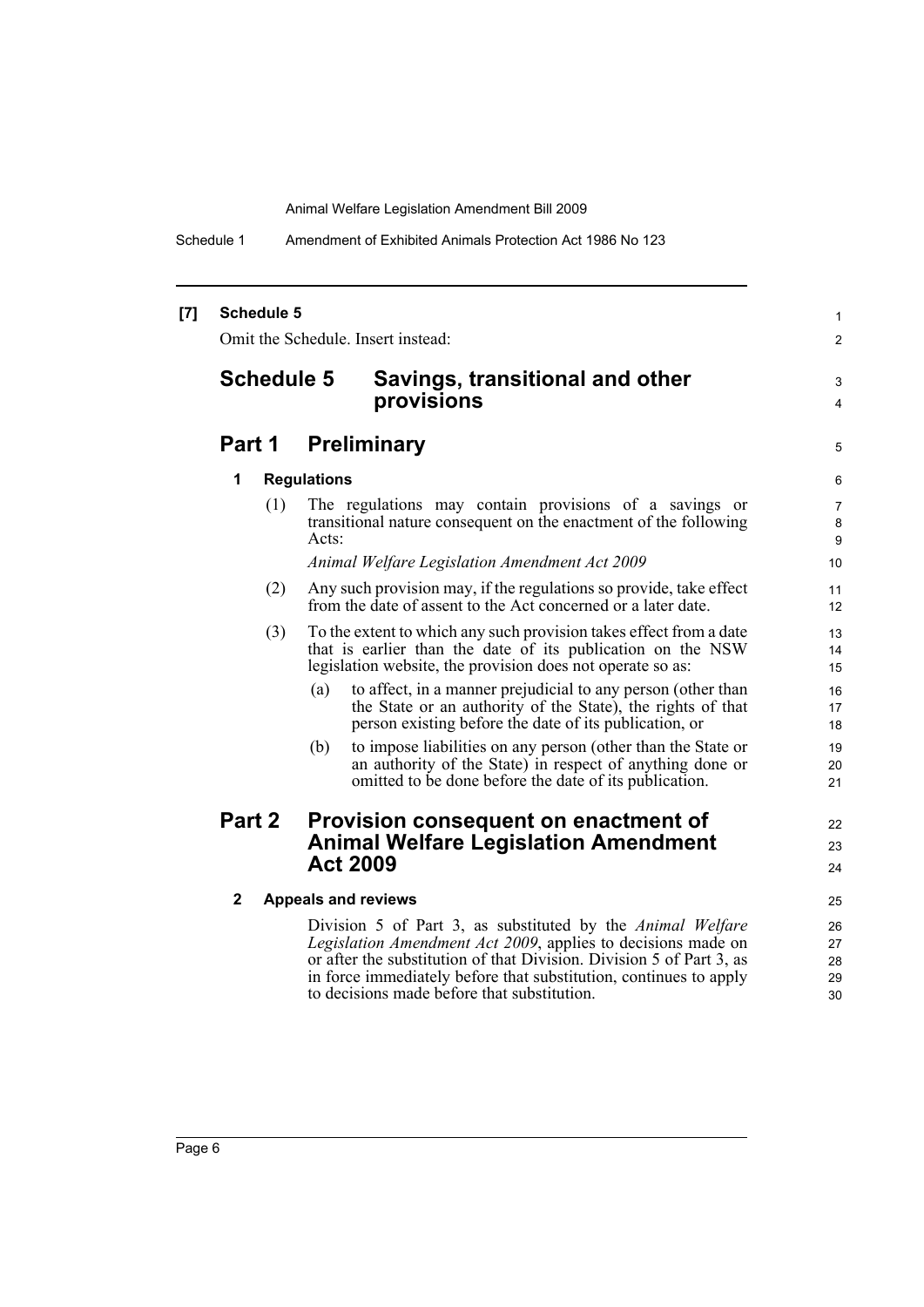Amendment of Prevention of Cruelty to Animals Act 1979 No 200 Schedule 2

1  $\mathfrak{p}$ 

 $\overline{a}$ 4

## <span id="page-12-0"></span>**Schedule 2 Amendment of Prevention of Cruelty to Animals Act 1979 No 200**

#### **Section 31AA**

Insert after section 31:

#### **31AA Recognition of interstate orders**

- (1) The Minister may, by order in writing, recognise any interstate prohibition order made against a person, for the purposes of its enforcement in New South Wales.
- (2) An *interstate prohibition order* is an order made by a court under the law of another State or a Territory, or a part of such an order, that has the effect of prohibiting a person from purchasing or acquiring, or taking possession or custody of, any animal.
- (3) If an interstate prohibition order is recognised by the Minister under this section, the NSW offence provision applies in respect of the interstate prohibition order as if a reference in that provision to an order included a reference to an interstate prohibition order recognised under this section (as in force from time to time).
- (4) The NSW offence provision applies only to those provisions of the recognised interstate prohibition order that can be included in an order of a kind made under section 31 (1).
- (5) A person who is served with notice that the Minister has recognised an interstate prohibition order made against the person is taken, for the purposes of the NSW offence provision, to have been served with the order as made under section 31 (1).
- (6) In this section, the *NSW offence provision* means section 31 (3).